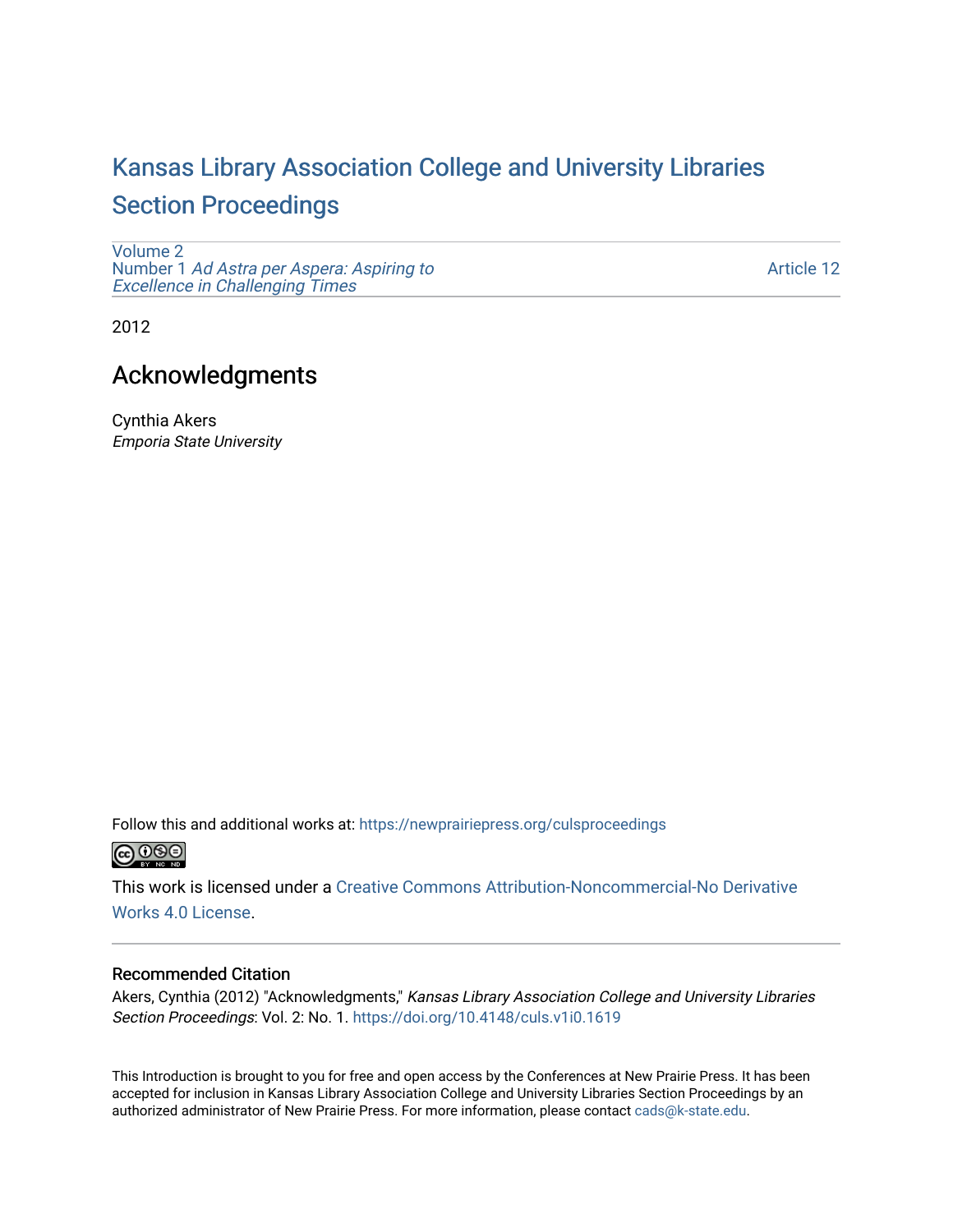## Acknowledgments

#### Abstract

Acknowledgments for this second volume.